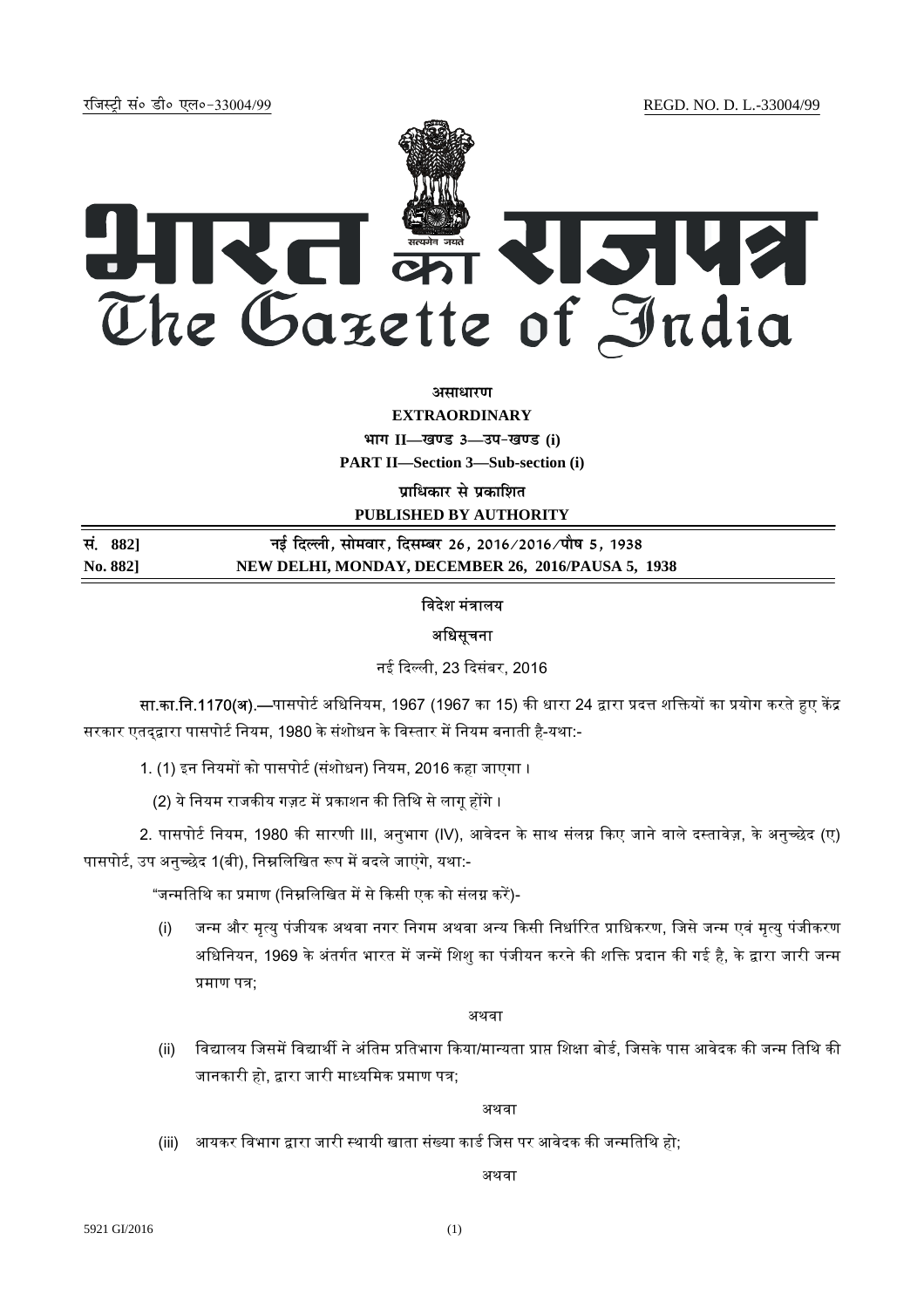(iv) आधार कार्ड/ई-आधार जिस पर आवेदक की जन्मतिथि हो;

#### अथवा

(v) संबंधित मंत्रालय/विभाग के प्रशासन के अधिकारी/प्रभारी द्वारा आवेदक के सेवा अभिलेख की सत्यापित/प्रमाणित प्रति जिस पर उसकी जन्मतिथि हो (केवल सरकारी कर्मचारी के संबंध में) या संबंधित मंत्रालय/विभाग के प्रशासन के अधिकारी/प्रभारी द्वारा आवेदक का पेंशन भुगतान आदेश जिस पर उसकी जन्मतिथि हो (सेवानिवृत सरकारी कर्मचारी के संबंध में):

#### अथवा

(vi) संबंधित राज्य सरकार के परिवहन विभाग द्वारा जारी वाहन चालक लाइसेंस जिस पर आवेदक की जन्मतिथि हो:

### अथवा

(vii) भारत निर्वाचन आयोग द्वारा जारी जन्मतिथि एवं छायाचित्र युक्त मतदाता पहचान पत्र;

## अथवा

(viii) सार्वजनिक जीवन बीमा निगमों/कंपनियों द्वारा जारी पॉलिसी बॉन्ड जिस पर बीमा पॉलिसी धारक की जन्मतिथि हो" ।

[फा. सं. : VI/401/2/5/2001]

अरुण कुमार चटर्जी, संयुक्त सचिव (पी.एस.पी.) एवं

मुख्य पासपोर्ट अधिकारी

<u>पाद टिप्पणी :</u> पासपोर्ट नियम, 1980 का प्रकाशन भारत के राजपत्र असाधारण के भाग-II, खण्ड-3 के उप खण्ड (i) में अधिसूचना संख्या सा.का.नि. 691(अ) के अंतर्गत दिनांक 11 दिसंबर, 1980 को किया गया था और पिछली बार संशोधन अधिसूचना संख्या सा.का.नि. 723(अ) के अंतर्गत 22, जुलाई, 2016 को किया गया था ।

## **MINISTRY OF EXTERNAL AFFAIRS**

# **NOTIFICATION**

New Delhi, the 23rd December, 2016

**G.S.R. 1170 (E).—** In exercise of the powers conferred by section 24 of the Passports Act, 1967 (15 of 1967), the Central Government hereby makes the following rules further to amend the Passports Rules, 1980, namely:-

1. (1) These rules may be called the Passports (Amendment) Rules, 2016.

(2) They shall come into force on the date of their publication in the Official Gazette.

2. In the Passports Rules, 1980, in Schedule III, in Section (IV) relating to documents to be attached with the application, in paragraph (A) Passports, for sub-paragraph 1(b), the following shall be substituted, namely:-

"Proof of Date of Birth (attach one of the following)-

(i) Birth Certificate issued by the Registrar of Births and Deaths or the Municipal Corporation or any other prescribed authority, whosoever has been empowered under the Registration of Birth and Deaths Act, 1969 to register the birth of a child born in India;